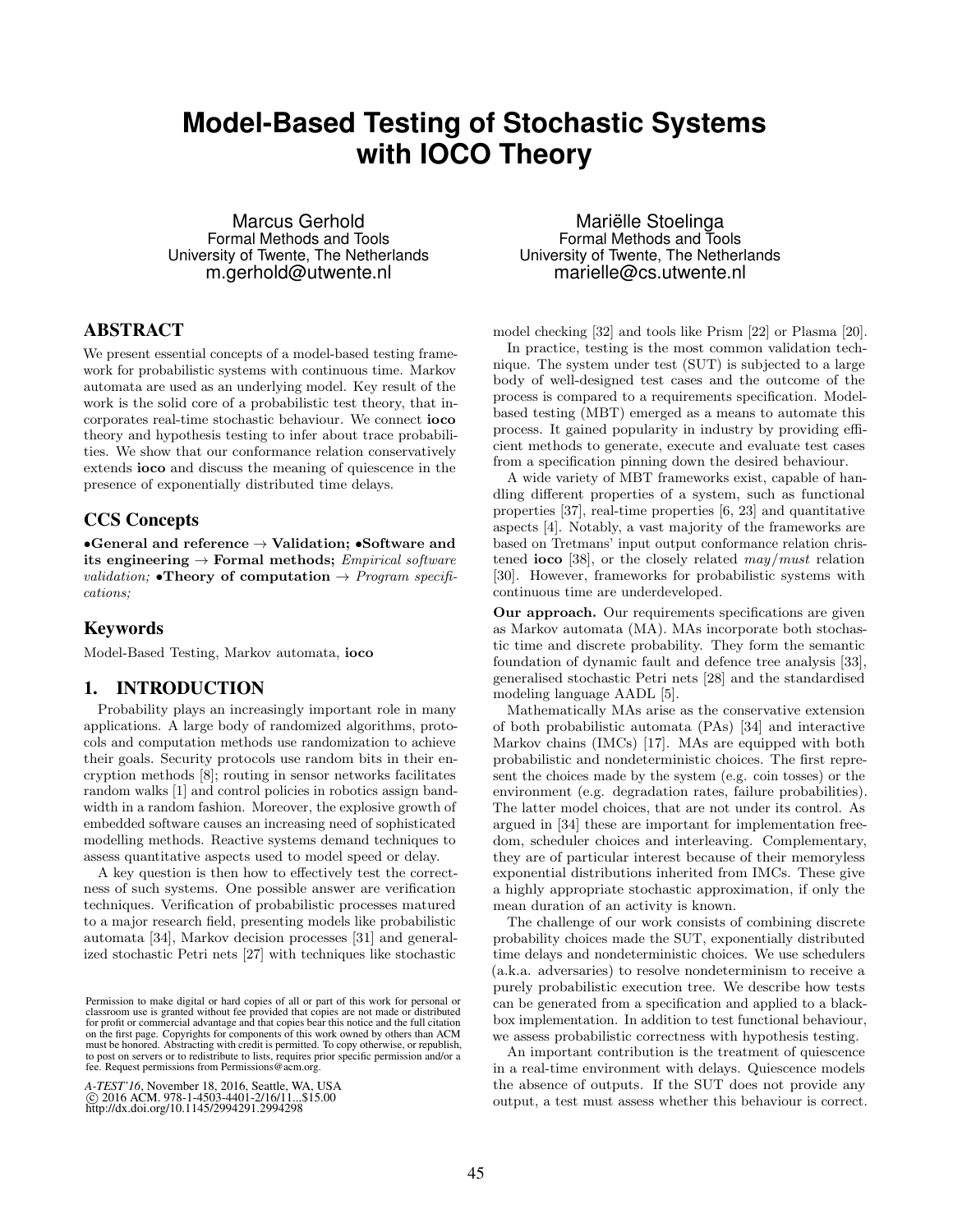We summarize our main contributions:

- 1. the solid core of a probabilistic test theory, that incorporates stochastic time based on the ioco framework;
- 2. an operational interpretation of quiescence in the context of real time and exponential time-delays;
- 3. test case execution and evaluation as a sampling process for statistical inference on real-time behaviour.

Related Work. There is a large body of work on testing of real-time systems [2, 6, 23]. Early approaches are given by [21, 23]. Brandán-Briones et al.  $[6]$  extend the framework to incorporate the notion of quiescence. Tool support is given by Uppaal Tron [24].

Probabilistic testing preorders and equivalences are wellstudied [9, 12, 34]. Prominent work by [25] introduces the concept of probabilistic bisimulation via hypothesis testing. Major influence for our work is given by [7], presenting how to observe trace probabilities during a sample process. Executable probabilistic test frameworks are defined for probabilistic finite state machines in [18, 19] and Petri nets [3].

Similar to our work is the study of Markovian bisimulation relations. Here, [13] present the foundation of an observational equivalence in form of weak bisimulation. This was refined by [11] and [35] by introducing late-weak bisimulation.

This paper is an extension of earlier work [14] investigating the test process for probabilistic automata. Novel contribution of the current work is the inclusion of stochastic time and exponential delays.

Overview over the paper. Section 2 sets the mathematical framework and introduces input-output Markov automata. In Section 3 we define the conformance relation for black-box testing with Markov automata. We study test generation and verdicts in Section 4. The paper ends with concluding remarks and plans for future work in Section 5.

#### 2. PRELIMINARIES

We recall properties of Markov automata and show how nondeterminism is resolved. We assume that the reader is acquainted with the basics of probability theory, but recall integral definitions. See [10] for an excellent overview.

A discrete probability distribution over a set  $X$  is a function  $\mu: X \to [0, 1]$ , such that  $\sum_{x \in X} \mu(x) = 1$ . We call  $\mu$  a subdistribution, if  $\sum_{x \in X} \mu(x) \leq 1$ . The set of all distributions over X is denoted  $Distr(X)$  (SubDistr  $(X)$  respectively).

Let  $\Omega$  be a set,  $\mathcal{F}_{\Omega}$  a  $\sigma$ -field of  $\Omega$  and  $(\Omega, \mathcal{F}_{\Omega})$  the resulting measurable space. A  $\sigma$ -additive function  $\mu : \mathcal{F}_{\Omega} \to [0, 1]$  is called a *probability measure*, if  $\mu(\Omega) = 1$ .

A probability space is a triple  $(\Omega, \mathcal{F}, Pr)$ , where  $\Omega$  is a set,  $\mathcal{F}$ is a  $\sigma$ -field of  $\Omega$  and  $Pr : \mathcal{F} \to [0, 1]$  is a probability measure, such that  $Pr(\Omega) = 1$  and  $Pr(\bigcup_{i=1}^{\infty} A_i) = \sum_{i=1}^{\infty} Pr(A_i)$  for  $A_i \in \mathcal{F}, i = 1, 2 \dots$  pairwise disjoint.

### 2.1 I/O Markov Automata

Our framework is based on Markov automata [11]. Additionally, we distinguish input and output actions and follow [16] by incorporating input-reactive and output-generative transitions.

Upon receiving an input, the system decides probabilistically, which next state to move to. In contrast, a system is free to make a probabilistic choice over various output actions. Thus, each transition in an input-output Markov

automaton (IOMA) either involves one input action and a probabilistic choice over the target states or possibly various output actions with their respective choice and target states.

Furthermore, a verdict must also be given to the SUT in case it produces no output at all [36]. Hence, a requirements model needs to explicitly indicate when *quiescence* is allowed. This is expressed by the special label  $\delta$ .

**Definition 1.** A Markov automaton  $\mathcal{M} = (S, s_0, L, \rightarrow, \rightsquigarrow)$ is a five-tuple, consisting of

- S a set of states, with  $s_0$  the unique starting state,
- L a set of actions,
- $\bullet \rightarrow \subseteq S \times L \times Distr(S)$ , the probabilistic transition relation and
- $\rightsquigarrow \subseteq S \times \mathbb{R}_{\geq 0} \times S$ , the Markovian transition relation.

An IOMA is an MA, where  $L = L_i \sqcup L_o \sqcup L_\tau$  is the disjoint union of input, output and internal actions, containing a special quiescence label  $\delta \in L_o$ . It becomes input-reactive and *output-generative, if we replace*  $\rightarrow$  *by*  $\rightarrow' \subseteq S \times Distr$  (*L* × *S*) with the requirement that for all  $(s, \mu) \in \rightarrow'$  if  $\mu(s, a) > 0$  for an input a, then  $\mu(s, b) = 0$  for all  $b \neq a$ .

An action  $a$  is enabled in state  $s$ , if there is a distribution  $\mu$ , such that  $(s, a, \mu) \in \rightarrow$ . A state is called probabilistic, if at least one non-Markovian action is enabled, and Markovian, if at least one Markovian action is enabled. The rate to go from s to s' is the sum of all Markovian actions  $\lambda$  with  $(s, \lambda, s') \in \leadsto$  and is denoted as  $\mathbf{R}(s, s')$ . The exit rate of s is the sum over all of its outgoing rates. We overload  $\bf{R}$  by denoting  $\mathbf{R}(s)$  as the exit rate of s.

The delay associated with a Markovian state is exponentially distributed with its exit rate. To illustrate, the probability to leave  $s_1$  in Figure 1 within the next  $z \in \mathbb{R}_{\geq 0}$  time units is  $1 - e^{-\mathbf{R}(s_1)z} = 1 - e^{-\lambda z}$ .

Note that multiple enabled Markovian actions lead to a race condition. The probability to move from s to its successor s' equals the probability that (one of) the Markovian timed transitions leading from  $s$  to  $s'$  wins the race. This induces the discrete branching probability given by

$$
\mathbb{P}(s,s') := \frac{\mathbf{R}(s,s')}{\mathbf{R}(s)}.
$$

A state is called stable, if no output or internal action is enabled. We assume maximal progress, meaning that time is not allowed to progress in unstable states. This renders Markovian transitions in unstable states obsolete [26].



Figure 1: Toy example of an IOMA modelling a simple video game.

Example 2. Figure 1 shows an example of an IOMA. The model describes a toy model of a video game. Input is suffixed with "?" and output with "!". Discrete probability distributions are denoted with a dotted arc, together with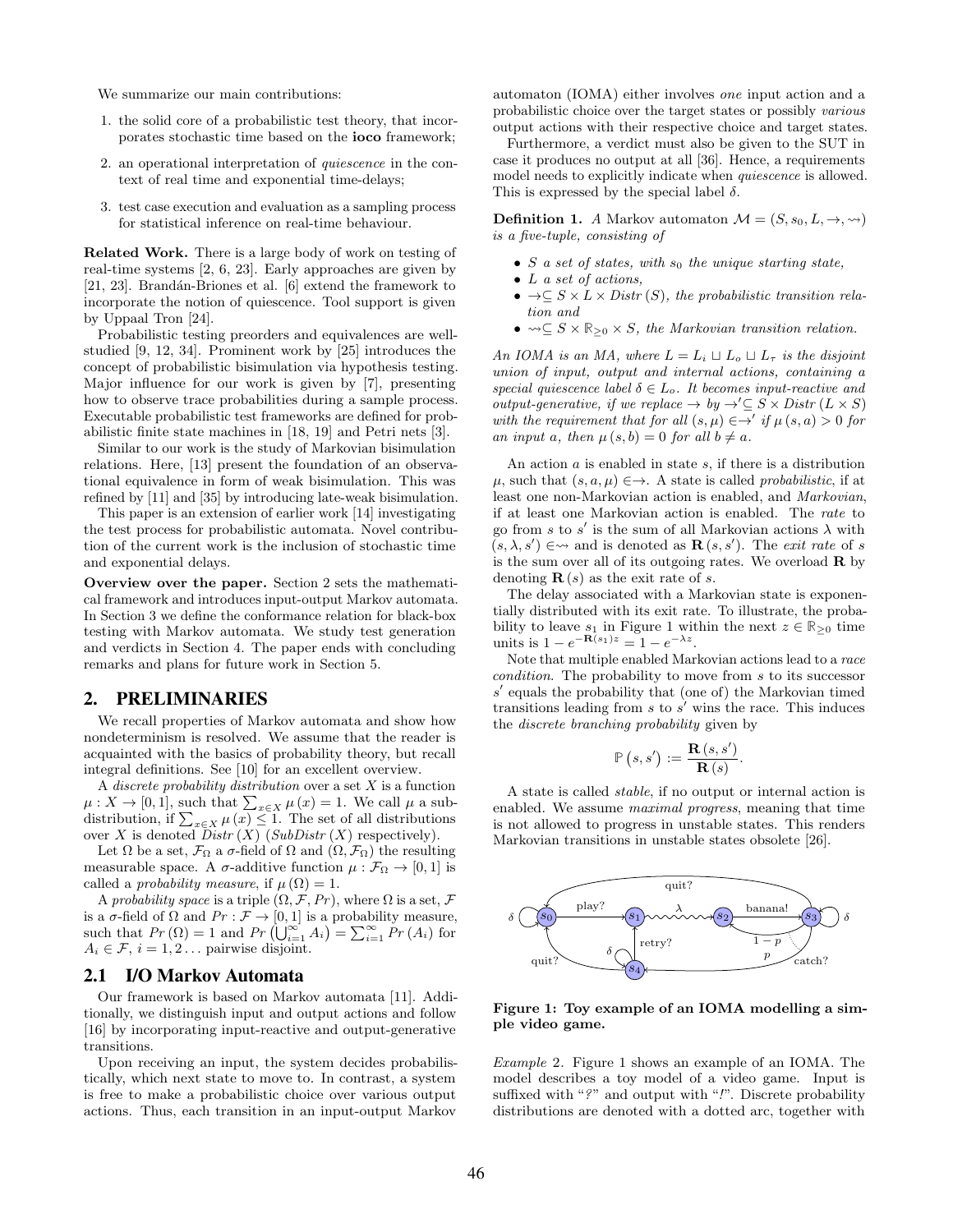the action label and corresponding probabilities. Markovian actions are presented as staggered arrows.

The machine receives the input *play* to start the game. After a delay modelled by the Markovian action  $\lambda$  a banana is thrown at the user. There is a non-deterministic choice of trying to catch it or quit the game. The banana is caught according to a discrete distribution with probability  $(1 - p)$ . If successful the process repeats, if not the user may retry or quit.

## 2.2 Paths and Traces

We define the language theoretic concepts for Markov automata. Let  $\mathcal{M} = (S, s_0, L, \rightarrow, \rightsquigarrow)$  be an IOMA. A path  $\pi$ of  $M$  is a (possibly) infinite sequence of the form

$$
\pi = s_1 \, t_1 \, \mu_1 \, \alpha_1 \, s_2 \, t_2 \, \mu_2 \, \alpha_2 \, \dots,
$$

where  $s_i \in S$ ,  $t_i \in \mathbb{R}_{\geq 0}$ ,  $\mu_i \in \to \cup \mathbb{P}_{s_i}$  and  $\alpha_i \in L \cup \mathbb{R}_{\geq 0}$  for  $i = 1, 2, \ldots$  We require that each finite path ends in a state. The sequence  $s_i t_i \mu_i a_i s_{i+1}$  means that M resided  $t_i$  time units in state  $s_i$  before moving to  $s_{i+1}$  via  $\alpha_i$  using  $\mu_i$ . We denote the set of all finite paths of  $\mathcal M$  with  $Paths^*(\mathcal M)$  (all paths  $Paths (M)$  respectively).

An *abstract path* is a path, where each occurrence of single time values  $t_i \in \mathbb{R}_{\geq 0}$  is replaced by intervals  $I_i \subseteq \mathbb{R}_{\geq 0}$ . Note that for any path, we can get its abstract path by replacing  $t_i$  with [0,  $t_i$ ]. We denote all finite abstract paths of M with  $absPaths^*(\mathcal{M})$  (all paths  $absPaths(\mathcal{M})$  respectively).

The trace of a path  $Tr(\pi)$  only records its visible behaviour, i.e. time and input/output actions. It is given by the (possibly) infinite sequence of the form

$$
\sigma = t_1 \, a_1 \, t_2 \, a_2 \ldots,
$$

where  $t_i \in \mathbb{R}_{\geq 0}$  and  $a_i \in L \backslash L_{\tau}$  for  $i = 1, 2, \ldots$  Note that a path fragment  $t_1\lambda t_2a$  collapses to  $t_1 + t_2a$ . We denote the set of all finite traces of  $\overline{\mathcal{M}}$  with  $traces^{\ast}(\mathcal{M})$  (all traces  $absTraces(M)$  respectively).

An *abstract trace* is given, if all  $t_i \in \mathbb{R}_{\geq 0}$  are replaced by intervals  $I_i \subseteq \mathbb{R}_{\geq 0}$ . The set of all finite abstract traces of  $\mathcal M$  is given by  $absTraces^*(\mathcal{M})$  (all abstract traces  $absTraces(\mathcal{M})$ respectively).

The operator  $act(\pi)$  returns the *action path* of  $\pi$  by removing all time values  $t_i$  and distributions  $\mu_i$ . For traces  $act(\sigma)$  returns visible actions only. The *length* of a path (trace resp.) is the number of its visible actions.

#### 2.3 Trace Distribution Semantics

Similar to the visible behaviour of labelled transition systems (LTS) being given by their traces, the visible behaviour of an IOMA is given by its trace distribution. A trace distribution is a probability space, that assigns probabilities to all abstract traces. A trace of an LTS is obtained by removing all states and internal actions from a given path. We do the same in the IOMA case: First we resolve all nondeterministic choices via an adversary and then remove all invisible information. The resolution of non-deterministic behaviour leads to a purely probabilistic structure.

The mathematical framework for infinite abstract paths is technically more involved, but completely standard [34, 39]. A classical result in measure theory shows, that it is impossible to assign a probability to all sets of traces in non-trivial scenarios. Generally, the probability assigned to a single trace is 0. To illustrate: the probability of always rolling a 6 with a die is 0, but the probability of rolling a 6 within the first 100 tries is positive. Hence, we use a cone construction of sets.

Adversaries. We follow the standard theory for probabilistic automata [34] and adapt the framework of adversaries for Markov automata. Adversaries resolve nondeterminism in an IOMA by assigning a discrete probability (sub)distribution over the set of possible outgoing distributions in every state.

We focus our considerations on adversaries that are: 1. history dependend, i.e. the adversary considers the recorded history upon scheduling the next action, 2. randomized, i.e. the adversary may make a random choice over all outgoing transitions and 3. partial, i.e. the adversary may decide to terminate the execution with a certain probability at any given point in time. Modelling termination requires us to introduce the special halting action ⊥.

Definition 3. A (history dependend, randomized, partial) adversary A of an IOMA  $\mathcal{M} = (S, s_0, L, \rightarrow, \rightsquigarrow)$  is a function

$$
A: Paths^* (\mathcal{M}) \longrightarrow SubDistr (Distr (L \times S) \cup \bot),
$$

such that for each finite path  $\pi$  only available distributions are scheduled and output and internal actions cannot be postponed, i.e.

- if  $A(\pi)(\mu) > 0$ , then  $(\text{last}(\pi), \mu) \in \rightarrow$ .
- if last  $(\pi)$  enables output or internal actions, then  $A(\pi)$ is a full distribution.

The value  $A(\pi) (\perp)$  is the probability of *halting* the execution after  $\pi$ . An adversary halts after path  $\pi$ , if it schedules probability 1 to halting. We say an adversary halts after  $k \in \mathbb{N}$  steps, if it halts for every path with length greater than k and denote this set by  $Adv(\mathcal{M}, k)$ . The set of all adversaries of an IOMA is defined as  $Adv(\mathcal{M})$ .

Intuitively, an adversary flips a multi-faced, biased coin at every step in execution to decide how to resolve nondeterminism. This results in a purely probabilistic execution. Thus, we can assign a probability to any given abstract path, via the path probability measure. The measure for a given adversary is the function  $Pr_A : absPaths^*(\mathcal{M}) \longrightarrow [0,1],$ inductively defined by

$$
Pr_A(s_0) = 1
$$
, and  $Pr_A(\Pi \cdot I \alpha s) =$ 

$$
Pr_A(\Pi) \cdot \begin{cases} A(\pi) (\mu) \cdot \mu(\alpha s) & \text{if } \alpha \in L \wedge I = 0 \\ \int_I \mathbf{R} (\text{last}(\Pi), s) \cdot e^{\mathbf{R}(s)t} dt & \text{if } \alpha \in \mathbb{R}_{\geq 0} \\ 0 & \text{otherwise,} \end{cases}
$$

where  $\pi$  is the corresponding path to the abstract path  $\Pi$ .

The starting state gets assigned probability 1 and each consecutive action either gets multiplied by the probability the scheduler assigned to it or the probability that the Markovian transition takes place in the given time interval.

We quickly recall the standard cone construction for probability spaces of adversaries. For any given finite path  $\pi$  of length  $n$ , its cone is defined as

$$
C_{\pi} = \left\{ \pi' \in Paths\left(\mathcal{M}\right) \mid \pi \sqsubseteq \pi' \right\},\
$$

i.e. the set of all paths that have  $\pi$  as prefix. The set of finite paths together with the smallest  $\sigma$ -field generated by its set of cones and the path probability measure form a probability space on an IOMA.

Trace Distributions. A trace distribution is obtained from (the probability space) an adversary, in the way a trace is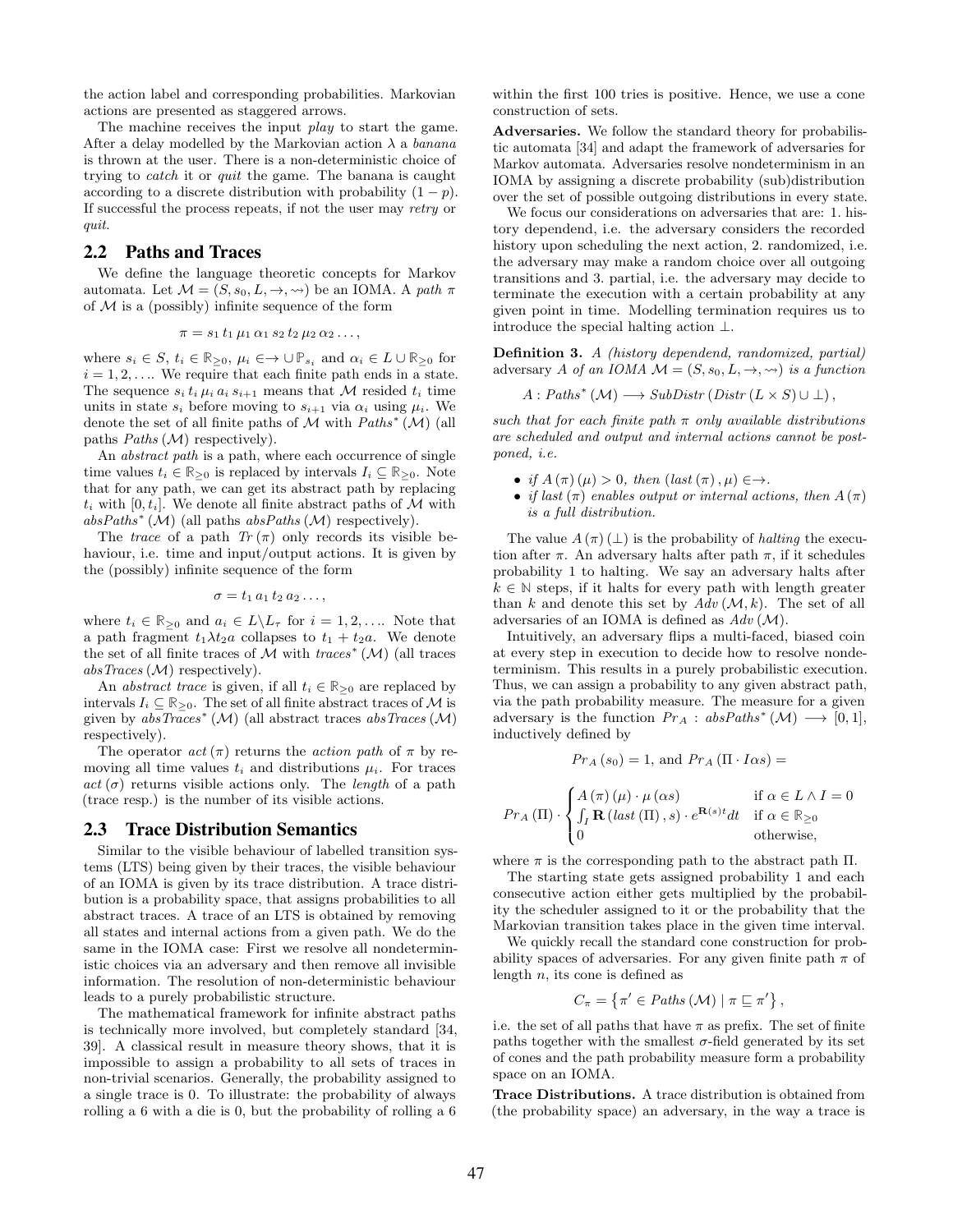obtained from a path; we remove all invisible behaviour. Intuitively, the probability assigned to a set of abstract traces X, is defined as the probability assigned to all abstract paths whose trace is an element of the set X.

Definition 4. The trace distribution D of an adversary A is the probability space  $(\Omega_D, \mathcal{F}_D, Pr_D)$  given by

- $\Omega_D = \text{traces}^*(\mathcal{M})$
- $\mathcal{F}_D$  is the smallest  $\sigma$ -field generated by the set of cones  $\{C_{\sigma} \subseteq Traces(M) \mid \sigma \in absTraces^*(M)\}\$
- $Pr_D$  is the unique probability measure on  $\mathcal{F}_D$ , such that  $Pr_D(X) = Pr_A(Tr^{-1}(X))$  for  $X \in \mathcal{F}_D$

A trace distribution is of length  $k \in \mathbb{N}$ , if it based on an adversary of length  $k$ . We denote the set of all such trace distributions by  $trd(\mathcal{M}, k)$ . The set of all trace distributions is denoted by  $trd(\mathcal{M})$ . This induces a natural equivalence relation  $=\tau_D$ . Two IOMAs are deemed equivalent, if they have the same set of trace distributions.

## 3. THE MAR-IOCO RELATION

The classical ioco reation [38] states that an implementation conforms to a specification, if it never provides any unspecified output or quiescence. For two input-output transition systems  $\mathcal I$  and  $\mathcal S$ , with  $\mathcal I$  *input enabled* (i.e. every input is enabled in every state), we write  $\mathcal{I} \sqsubset \mathcal{S}$ , if

$$
\forall \sigma \in \text{Traces}(\mathcal{S}) : \text{out}_{\mathcal{I}}(\sigma) \subseteq \text{out}_{\mathcal{S}}(\sigma).
$$

Given a requirements specification  $S$ , the implementation  $I$ should not emit unforeseen behaviour. For classic transition systems, that restricts the theory to functional behaviour.

In previous work [14], we presented the probabilistic extension of ioco and the test process for a given probabilistic requirements specification. To generalize ioco to IOMA, we need two auxiliary concepts:

- Trace Distribution Prefix. Given a trace distribution D of length  $k + 1$  and a trace distribution D of length k, we say D' is a prefix of D, written  $D' \sqsubseteq_k D$ , if all abstract traces of length k have the same probability.
- Output Continuation. Given a trace distribution D of length  $k$ , its *output continuation* is the set of trace distributions assigning probability zero to abstract traces of length  $k + 1$  ending in inputs. This set is denoted by *outcont<sub>M</sub>* (*D*), where *M* is the underlying IOMA.

This lets us to define the core idea of Mar-ioco. Intuitively, an implementation should only conform, if the probability of every trace can be matched by the specification. This includes three components: 1. functional behaviour, 2. probabilistic behaviour and 3. stochastic timing.

**Definition 5.** Let  $I$  and  $S$  be IOMA with  $I$  input-enabled. We write  $\mathcal{I} \subseteq \mathcal{S}$ , if for all  $k \in \mathbb{N}$ 

 $\forall D \in \text{trd}(\mathcal{S}, k) : \text{outcont}_{\mathcal{I}}(D) \subseteq \text{outcont}_{\mathcal{S}}(D)$ .

Example 6. Figure 2 displays non-conforming models according to Mar-ioco. An implementation is deemed nonconforming, if it emits undesired outputs, realizes wrongly implemented probabilities (e.g. an unfair coin flip, if a fair one was required) or carries out visible actions after unjustified time delays.

Note that no two of the presented examples are conforming with respect to **Mar-ioco** assuming that  $\lambda \neq \nu$ .



Figure 2: Examples illustrating non-conformance according to Mar-ioco.

The Mar-ioco relation conservatively extends the ioco relation to Markov automata. That is, both relations coincide for input output transition systems (IOTSs).

**Theorem 7.** For two IOTSs  $I, S$  with  $I$  input enabled, we have

$$
\mathcal{I}\sqsubseteq \mathcal{S} \Longleftrightarrow \mathcal{I}\sqsubseteq \mathcal{S}.
$$

In ioco theory, the implementation is always assumed to be input enabled. If the specification is input-enabled too, ioco coincides with trace inclusion [38]. Assuming an input-enabled specification, our results show, that Mar-ioco coincides with trace distribution inclusion. Moreover, the relation is transitive, just like ioco [38].

**Theorem 8.** Let  $A, B$  and  $C$  be MAs and let  $A$  and  $B$  be input enabled, then

- $A \sqsubseteq B$  if and only if  $A \sqsubseteq_{TD} B$ .
- $A \sqsubseteq B$  and  $A \sqsubseteq B$  imply  $A \sqsubseteq C$ .

### 4. TESTING FOR MA

We formalize the notion of offline tests and explain the statistical sampling process. Further, we investigate the treatment of quiescence in the presence of real-time behaviour. Lastly, we show how correct test verdicts can be assigned.

### 4.1 Test cases for IOMA

We consider test cases as sets of traces based on an action signature consisting of inputs and outputs  $(L_i, L_o)$ . The traces describe possible behaviour of a tester. In each state of a test, the tester either provides stimuli, waits for a response of the SUT or stops the process altogether.

We consider tests to be IOMA without Markovian transitions, i.e. input-generative and output-reactive probabilistic automata. This enables us to model the choice between stimulating, observing and stopping probabilistically.

**Definition 9.** A test over an action signature  $(L_i, L_o)$  is an IOMA  $t = (S, s_0, L_o \setminus \{\delta\}, L_i \cup \{\delta\}, \{\tau_{stop}, \tau_{stim}, \tau_{obs}\}, \rightarrow, \emptyset),$ such that

- t is internally deterministic and does not contain an infinite path;
- t is acyclic and connected;
- For every state  $s \in S$ , either

- *enabeled* 
$$
(s) = \emptyset
$$

- enabled 
$$
(s)
$$
 = { $\tau_{stop}, \tau_{stim}, \tau_{obs}$ }

- $-$  enabled  $(s) = L_i \cup \{\delta\}$
- $-$  enabled (s) =  $L_{out}$ , such that  $L_{out} ⊆ L_o \setminus \{\delta\}$

where enabled  $(s)$  is the set of enabled actions in s.

The input and output sets of the test IOMA are switched to allow handshaking on shared actions. The output-generative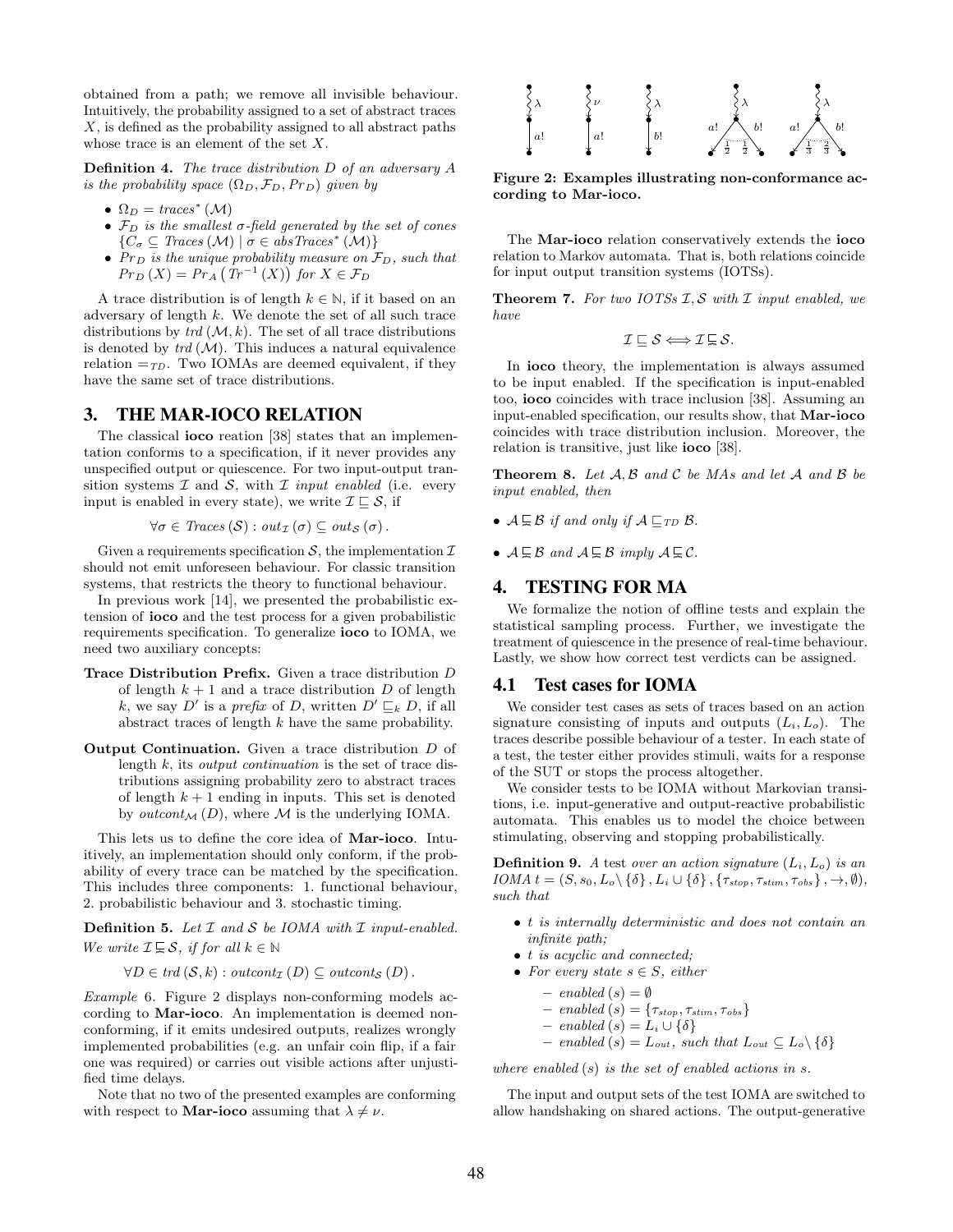

Figure 3: Two annotated tests derived from the specification given in Figure 1.

property of IOMAs can thus be exploited to introduce probabilistic test cases. We refer to Figure 3 for an example. To make a statement about the correctness of the observed functional behaviour, each trace of a test needs an annotation with pass for correct and *fail* for erroneous behaviour. The classical ioco test case annotation [37] suffices here.

Loosely speaking, all traces of the test, that are also present in a specification, get annotated as correct.

Example 10. Figure 3 shows two derived test cases for the requirements specification of Figure 1. Note that the action signature is mirrored to allow handshaking on shared actions.

The left side presents a standard test case for ioco according to [38]. After play! is provided to the SUT, the test waits for a response. The absence of the outputs yields the fail verdict, while banana? lets the test proceed.

The right side presents a probabilistic test case for Marioco. After *play!* is provided and the response is *banana?* there is a uniformly distributed choice on how to proceed. If the test stimulates, there is a uniform choice over the inputs.

#### 4.2 Test Execution and Evaluation

Since Markov automata emit probabilistic behaviour, there is a twofold evaluation process of functional and statistical correctness. While the first can be assessed via the test annotation, we illustrate the latter in the following.

Sampling. The sampling process is done by facilitating a push-button experiment in the sense of [29]. Given is a black-box timed trace machine with inputs, time and an action windows and a reset button as illustrated in Figure 4.

We choose a sample length  $k \in \mathbb{N}$  and width  $m \in \mathbb{N}$ , i.e. how long shall we observe a single run and how many runs should be observed. Additionally, we choose a level of significance  $\alpha \in (0, 1)$ , e.g.  $\alpha = 0.05$  or  $\alpha = 0.01$  are common in practice. We assume that the timer resets to 0 after every visible action and that two consecutive occurrences of the same action are distinguishable. An external observer records each individual execution before the reset button is pressed and the machine starts again. Thus, we collect m traces of length k, which are summarized as a sample O.

During each run the black-box is governed by a trace distribution  $D \in \text{trd}(\mathcal{I})$ . For simplicity, we assume that D is the same in every execution. The SUT makes two choices: 1. choosing a trace distribution D and 2. D chooses a trace.

Frequencies and expectations. We measure the deviation of the sample distribution to the expected distribution, given



Figure 4: A timed trace machine with reset button, inputs  $a_0$ ?, ...,  $a_z$ ? and time and action windows.

by the specification. The latter is given for any underlying trace distribution D. Hence, the expected probability to observe an abstract trace  $\sigma$  is given by  $Pr_D(\sigma)$ .

Depending on the accuracy of time measurement, it is unlikely to record the same timed trace more than once, c.f. Figure 5. Therefore, we group traces in classes based on the same visible action behaviour. For a given abstract trace  $\sigma$ , its class  $\Sigma_{\sigma}$  is the set of all abstract traces  $\rho \in O$ , such that  $act(\sigma) = act(\rho)$ . A sample of length k and width m then induces a frequency measure, given by

$$
freq_O(\sigma) = \frac{|\Sigma_{\sigma}|}{m} \prod_{i=1}^k \frac{|\{ \varrho \in \Sigma_{\sigma} \mid I_i^{\varrho} \subseteq I_i^{\sigma} \}|}{|\Sigma_{\sigma}|}
$$

Probabilistic choices of the SUT make inference on timedelays challenging. To illustrate, assume a sample is given by the two traces  $\sigma_1 = 0 a 1 b$ , and  $\sigma_2 = 1 a 0 b$ . The underlying parameters of the SUT are unknown and the only available information is the sample. To infer about the probability to observe  $\rho = 0.5 a 0.5, b$ , we resort to non-parametric statistical inference and apply order statistics on the observed times [15]. This results in the above frequency measure.

Treatment of quiescence. A test case needs to assess if an SUT is allowed to be unresponsive when output was expected [36]. Since quiescence represents the absence of output for indefinite time, it should be regarded with attention in practical test scenarios. Earlier work assumes a global fixed time-out value set by a user [6].

Since progress of Markov automata may be exponentially delayed, a global time-out value has two disadvantages: 1. a time-out might occur, before a specified Markovian action takes place and 2. a global time-out value might unnecessarily prolong the test process. Therefore, our interest is to minimize the probability of erroneously declaring quiescence, while keeping the overall testing time as low as possible.

Assume a level of significance  $\alpha \in (0,1)$  is given. Let  $\lambda$  be the exit rate of a state s. Then the exit rate of s is a random variable T that is exponentially distributed with parameter  $\lambda$ . The probability, that a Markovian action is executed before a state-specific maximum waiting time  $t_{max}^s$  expires should be greater than  $(1 - \alpha)$ , i.e.

$$
P(T < t_{max}^s) > 1 - \alpha
$$

Hence, choosing  $t_{max}^s > -\frac{\log \alpha}{\lambda}$  minimizes the probability of assigning quiescence, when the SUT actually makes progress.

This approach does not cover consecutive Markovian transitions or divergent behaviour. This is left for future work.

Example 11. Figure 5 shows a possible sample obtained from the video game modelled in Figure 1. It contains 10 traces of length 4. Neglecting time information yields three different trace classes  $\Sigma_{\sigma_1}$ ,  $\Sigma_{\sigma_5}$  and  $\Sigma_{\sigma_9}$  based on  $act(\sigma_1) = \ldots = act(\sigma_4), act(\sigma_5) \ldots act(\sigma_8)$  and  $act(\sigma_9)$ .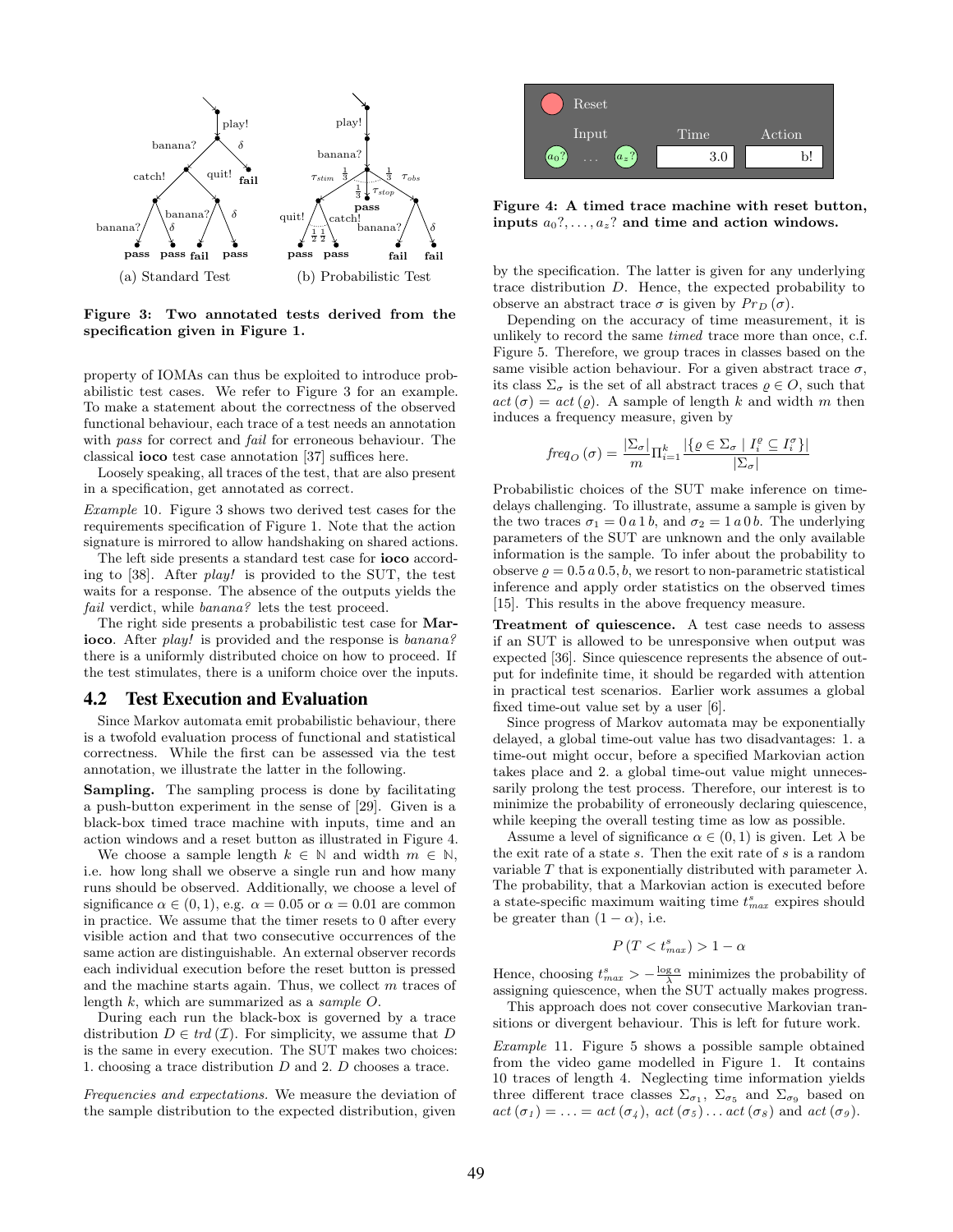| id                    | Recorded Trace $\sigma$                                      | $n_{\sigma}$ |
|-----------------------|--------------------------------------------------------------|--------------|
| $\sigma_1$            | 2.2 banana 0 catch 0 banana<br>0<br>play                     | 1            |
| $\sigma_2$            | play 2.4 banana 0 catch 0 banana<br>0                        | 1            |
| $\sigma_3$            | play 2.5 banana 0 catch 0 banana<br>$\theta$                 |              |
| $\sigma_4$            | play 2.6 banana 0 catch 0 banana<br>$\theta$                 |              |
| $\sigma_5$            | 0 play 2.3 banana 0 quit 5 $\delta$                          |              |
| $\sigma$ <sub>6</sub> | play 2.5 banana 0 quit 5 $\delta$<br>$\overline{0}$          | 1            |
| $\sigma_7$            | play 2.6 banana 0 quit 5 $\delta$<br>$\theta$                |              |
| $\sigma_8$            | play 4.0 banana 0 quit 5 $\delta$<br>0                       |              |
| $\sigma_9$            | $\delta^-$<br>$\delta$ 5<br>5.<br>$5 -$<br>$5 -$<br>$\delta$ | 2            |

Figure 5: Possible sample of the model in Figure 1 containing 10 traces of length 4 and the number of their occurrences.

The frequency, with which to expect a delay of 2.5 time units before seeing banana followed by catch and banana based on the sample is given as  $\frac{3}{10}$ .

Moreover, note that the time-out value in  $s_0$  is set to 5 time units, resulting in the observation of two identical quiescent traces in  $\sigma_9$ .

Acceptable Outcomes. A sample O is accepted, if  $freq<sub>O</sub>$  lies within some distance r of the expected distribution  $Pr<sub>D</sub>$ . Recall the definition of a closed ball centred at  $x \in X$  with radius r is given by  $B_r(r) = \{y \in X \mid dist(x, y) \le r\}.$  All measures that deviate at most  $r$  from the expected measure  $Pr_D$  are contained in the ball  $B_r(r)$ , where

$$
dist (\mu, \nu) = \sup_{\sigma \in abs\,Traces^*(\mathcal{M})} |\mu (\sigma) - \nu (\sigma)|
$$

is the total variation distance of two measures. In order to minimize the error of falsely accepting a sample, we choose the smallest radius  $\bar{r}$ , such that the error of falsely rejecting a sample is not greater than the level of significance  $\alpha \in (0,1)$ . Every sample, that lies within distance  $\bar{r}$  to the expected measure is hence deemed as an acceptable outcome under D. We denote this set by  $Obs(D, \alpha, k, m)$ . The entire set of observations of  $M$  is given by

$$
Obs(\mathcal{M}, \alpha, k, m) = \bigcup_{D \in trd(\mathcal{M}, k)} Obs(D, \alpha, k, m).
$$

Our goal is to find  $D \in \text{trd}(\mathcal{S})$  that maximises the likelihood of a given *sample O* of the SUT. If the frequencies obtained from O have a probability of more than  $(1 - \alpha)$ under the measure induced by the maximum-likelihood distribution  $D$ , we have no statistical evidence to reject the SUT. We denote this probability as  $\mathbb{P}_{\mathcal{S}}(O)$ .

Verdicts. The following process decides if an implementation fails for functional and/or statistical behaviour.

Given are a requirements specification  $S$ , an annotated test  $\hat{t}$  for  $\hat{\mathcal{S}}$ , parameters  $\alpha \in (0, 1)$  and  $k, m \in \mathbb{N}$ , where k is given by the test length. We define the functional verdict as

$$
v_{\hat{t}}(\mathcal{I}) = \begin{cases} \text{pass} & \text{if all tested traces have } \text{pass annotation} \\ \text{fail} & \text{otherwise,} \end{cases}
$$

and the statistical verdict as

$$
v_t^{\alpha}(\mathcal{I}) = \begin{cases} \text{pass} & \text{if } \mathbb{P}_{\mathcal{S}} \left( \text{Obs} \left( \mathcal{I} \mid t, \alpha, k, m \right) \right) \ge 1 - \alpha \\ \text{fail} & \text{otherwise,} \end{cases}
$$

where  $\mathcal{I} \parallel t$  denotes the parallel composition of test and SUT.

An implementation passes the functional verdict, if the annotation of every observed trace is labelled pass. It passes the statistical verdict, if there is an adversary of the specification, that makes the sampled behaviour likely. Lastly, it passes the test suite, if it passes both functional and statistical verdict for each test case in the test suite.

#### 4.3 Soundness and Completeness

The correctness of the framework is formalized as soundness and completeness (a.k.a. exhaustiveness). Soundness ensures that test cases assign the correct verdict. Completeness postulates that the framework is powerful enough to discover each deviation from the specification.

Since the underlying model is probabilistic, there remains a degree of uncertainty known as the errors of first and second kind. For MBT of probabilistic systems this translates to the likelihood to reject a correct implementation and to accept an erroneous one. Hence, a test suite can only be considered sound and complete with a guaranteed (high) probability.

At the time of writing this paper, soundness and completeness of the framework are left as conjectures. There is evidence suggesting that these properties do hold [14].

Soundness expresses for a given  $\alpha \in (0,1)$ , that there is a  $(1 - \alpha)$  probability, that a correct system passes the test suite for sufficiently large sample width  $m$ .

Conjecture 12. Each annotated test for an IOMA S is sound for every level of significance  $\alpha \in (0,1)$  with respect to Mar-ioco.

Completeness of a test suite is inherently a theoretic result. Possible loops and infinite behaviour in an SUT, require a test suite of infinite size. Additionally, there is the chance of falsely accepting an erroneous implementation due to the statistical character of our framework. However, the latter is bound from above and decreases with bigger sample size.

Conjecture 13. The set of all annotated tests for an IOMA S is complete for every level of significance  $\alpha \in (0,1)$  with respect to Mar-ioco.

### 5. CONCLUSIONS

We described our ongoing efforts in developing a modelbased test framework that incorporates continuous time and probabilistic behaviour, based on an ioco-style structure. We defined the conformance relation **Mar-ioco** stating what it means for an SUT to pass a test suite. We described the advantage of state-specific waiting times to reduce the time needed for the overall test process. Additionally, we described the statistical sampling process and how correct verdicts can be assigned with a high probability assuming a sufficient sample size.

There is ample future work: A first step is proving the correctness of the framework. Quiescence and divergence in the presence of consecutive exponentially distributed delays should be further investigated. Moreover, we plan to find more sophisticated inference methods to assign a statistical verdict. Lastly, we aim at applying the theory in a real life case study.